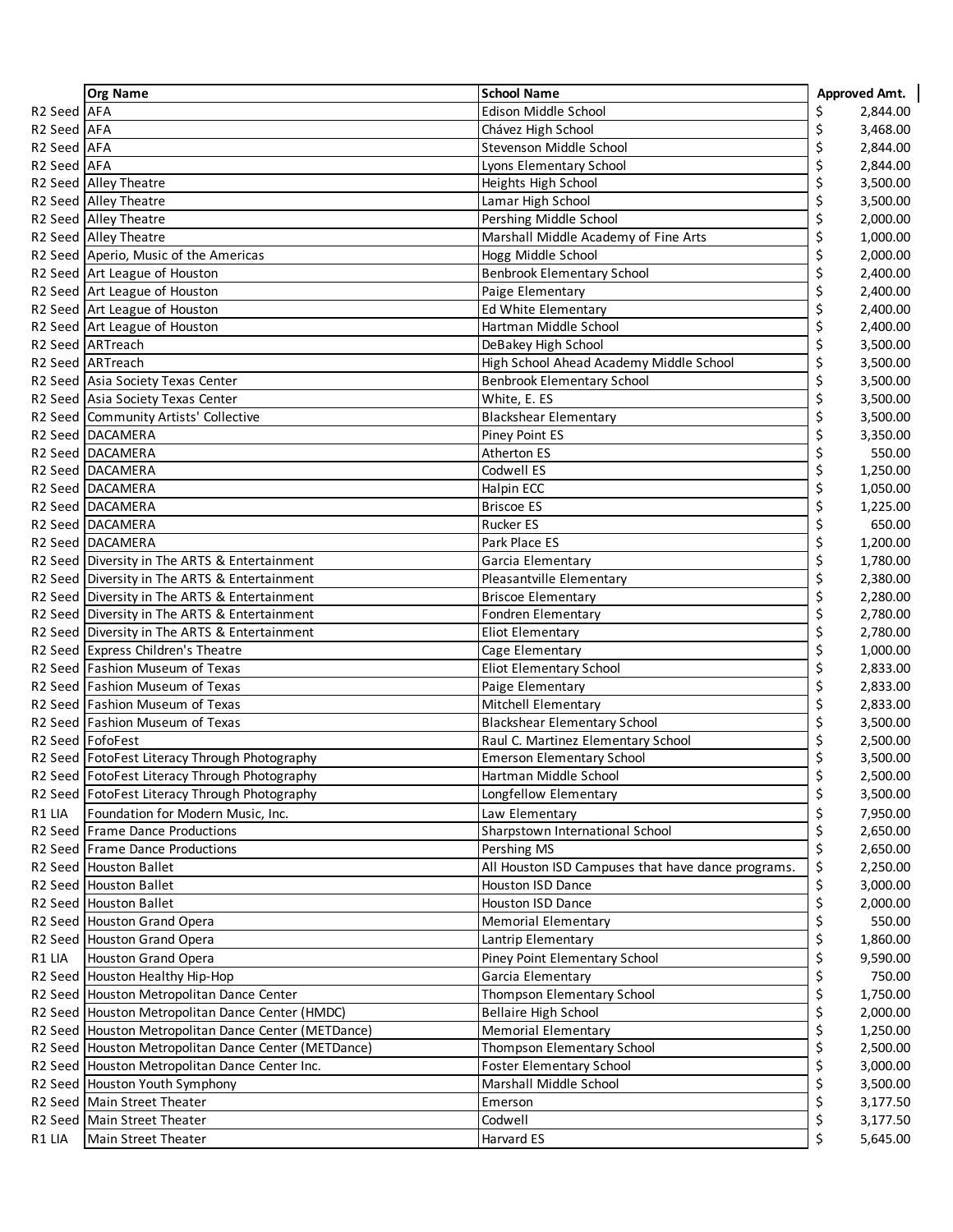|        | R2 Seed Mercury Chamber Orchestra                                      | Raúl Martínez                             | 500.00     |
|--------|------------------------------------------------------------------------|-------------------------------------------|------------|
| R1 LIA | Mercury Chamber Orchestra                                              | Valley West Elementary School             | 7,950.00   |
|        | R2 Seed Multicultural Education and Counseling through the Arts (MECA) | Pugh Elementary                           | 3,000.00   |
|        | R2 Seed Multicultural Education and Counseling through the Arts (MECA) | Ortiz Elementary                          | 3,000.00   |
|        | R2 Seed Multicultural Education and Counseling through the Arts (MECA) | Lewis Elementary                          | 3,000.00   |
|        | R2 Seed Multicultural Education and Counseling through the Arts (MECA) | Chavez High School                        | 3,000.00   |
|        | R2 Seed Open Dance Project                                             | Alcott Elementary                         | 3,500.00   |
|        | R2 Seed Open Dance Project                                             | Felix Cook Elementary                     | 3,500.00   |
|        | R2 Seed Open Dance Project                                             | Dogan Elementary                          | 3,500.00   |
|        | R <sub>2</sub> Seed Partnerschools                                     | <b>Rucker Elementary</b>                  | 3,500.00   |
|        | R2 Seed Prelude Music Foundation                                       | Fonwood Early Childhood Center            | 3,500.00   |
|        | R2 Seed Prelude Music Foundation                                       | Farias ECC                                | 3,500.00   |
|        | R2 Seed Prelude Music Foundation                                       | Laurenzo ECC                              | 2,500.00   |
|        | R2 Seed Social Movement Contemporary Dance                             | Kate Bell Elementary School               | 2,000.00   |
| R1 LIA | Social Movement Contemporary Dance                                     | Paul Revere Middle School                 | 10,000.00  |
|        | R2 Seed Society for the Performing Arts                                | Ortiz MS                                  | 1,000.00   |
|        | R2 Seed Texan French Alliance for the Arts/ Be the Peace Be the Hope   | Felix Cook Jr. Elementary School          | 3,500.00   |
|        | R2 Seed The Ensemble Theatre                                           | High School Ahead Adacemy MS              | 3,145.00   |
| R1 LIA | The Ensemble Theatre                                                   | Westbury High School                      | 8,855.00   |
|        | R2 Seed The Orange Show Center for Visionary Art                       | Houston Independent School District       | 3,500.00   |
|        | R <sub>2</sub> Seed Writers in the Schools                             | Young Women's College Preparatory Academy | 3,500.00   |
|        | R2 Seed Writers in the Schools                                         | Fondren Elementary                        | 2,400.00   |
|        |                                                                        | <b>Total Funded:</b>                      | 238,474.00 |

**Remaining:** \$ 11,526.00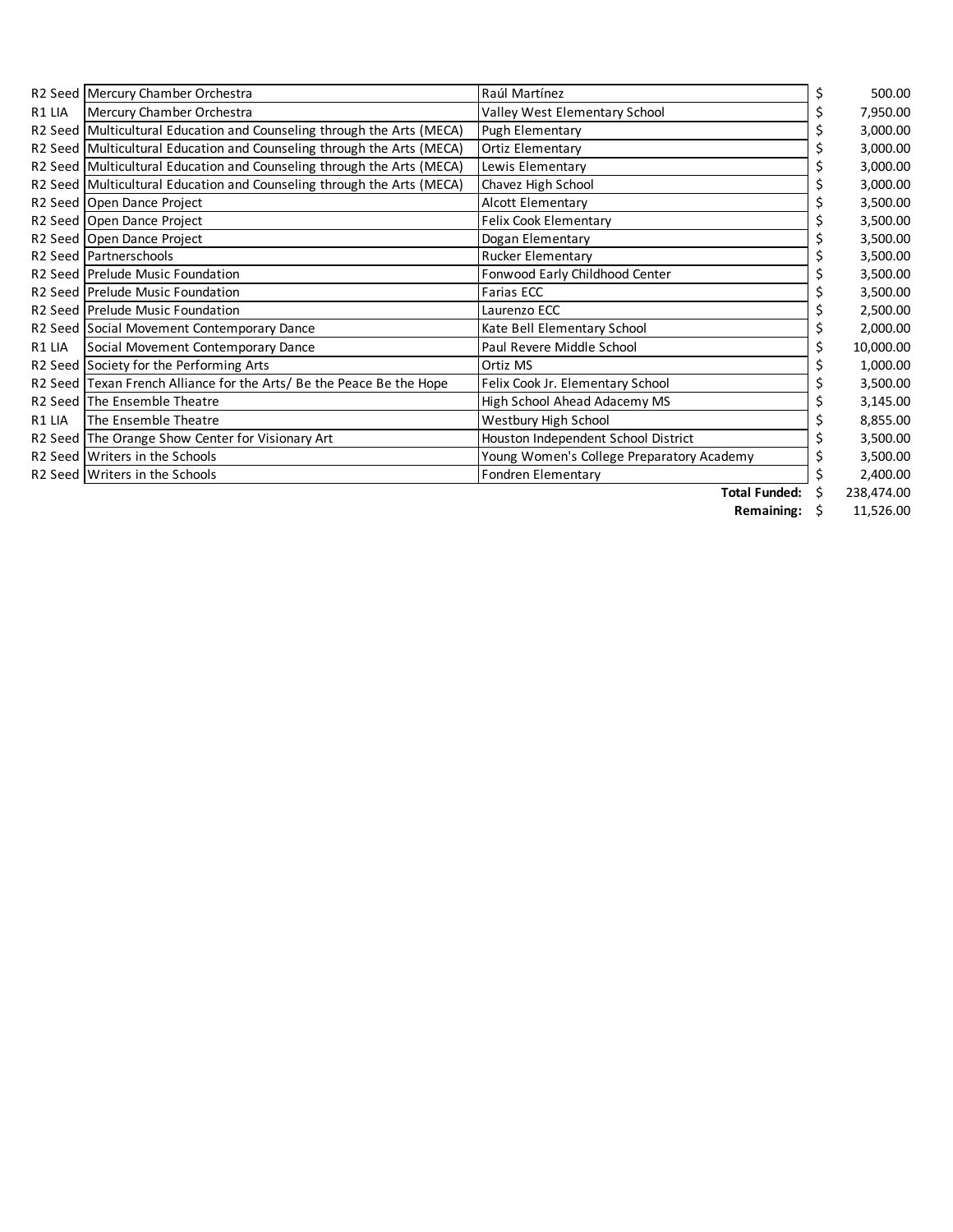## **2021-22 Arts Action Fund**

*Review Committee Members*

**Cathy Bencivenga**, Fund Task Force Chair Executive Manager of Education & Community Engagement, Alley Theatre

**Tarah Davis**, HISD Representative *(Round One)*  Community Relations Liaison, Community Partnerships, Houston ISD

**Necole Irvin**, Houston Representative Director, Mayor's Office of Cultural Affairs

**Olivera Jankovska**, Houston Representative *(Round One)*  Director, Mayor's Office of Education

**Monique Johnson-Garner**, HISD Representative *(Round Two)*  Community Relations Liaison, Community Partnerships, Houston ISD

**Lori Lueptow**, Educator Representative Former Principal, Whitter Elementary, Houston ISD

**Anita Menon**, Community Representative Artist, Arts Community Leader

**Lydia Nelson**, State Partner Representative Assistant Coordinator of Creative Learning Initiative, Austin ISD

**William Solomon**, HISD Representative Director of Strategy and Innovation, Houston ISD

**Judi Stallings**, Community Representative Former Director of Education and Community Engagement, The Hobby Center

**Mandy Whited**, Community Representative Former Arts Connect Fellow